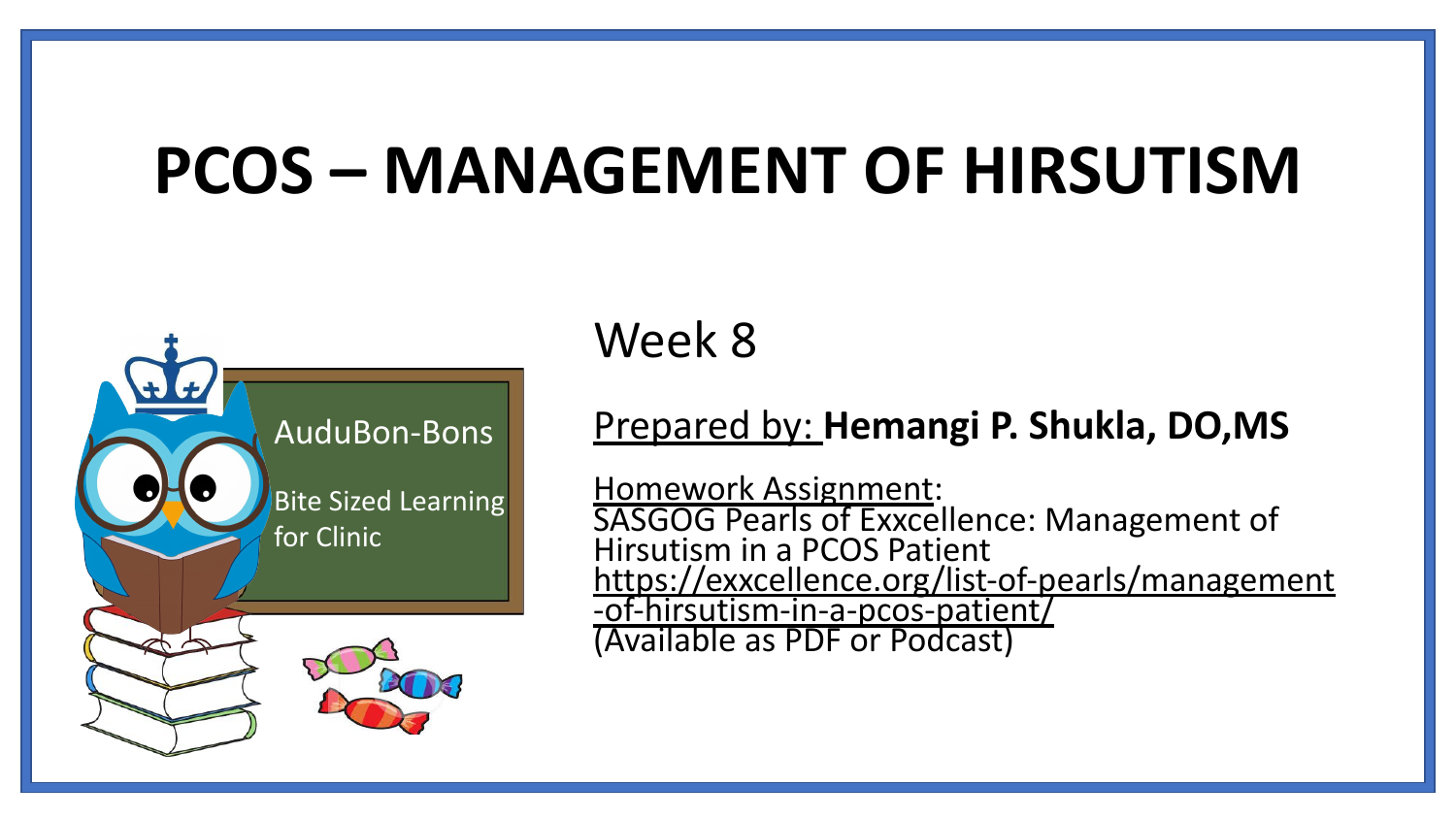

- To understand why the evaluation of hirsutism should include a work-up for etiologies other than PCOS
- To understand the pathophysiology of hirsutism in PCOS
- To review the method of evaluating the degree of hirsutism in a patient with PCOS
- To become comfortable with counseling a patient about the management of hirsutism in PCOS

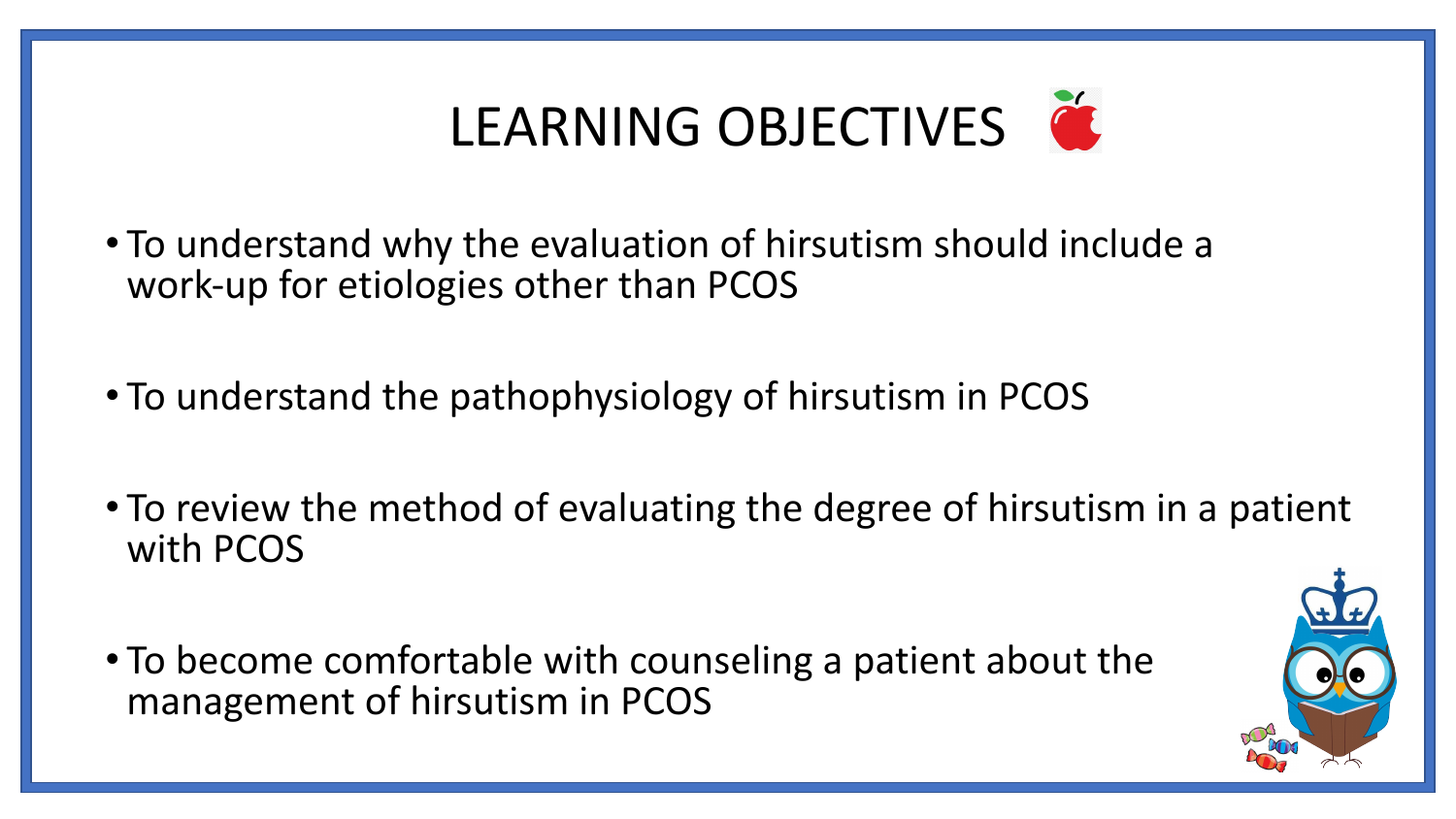## CASE VIGNETTE

•Ms. D.B. is a 22 y.o. G0 woman who presents to the office because she has noticed coarse hairs on her chin and upper lip. She had some issues with unwanted hair before she was placed on COCs for irregular menses because "they saw cysts on her ovaries". She recently discontinued the COCs as she is hoping to conceive within the next year.

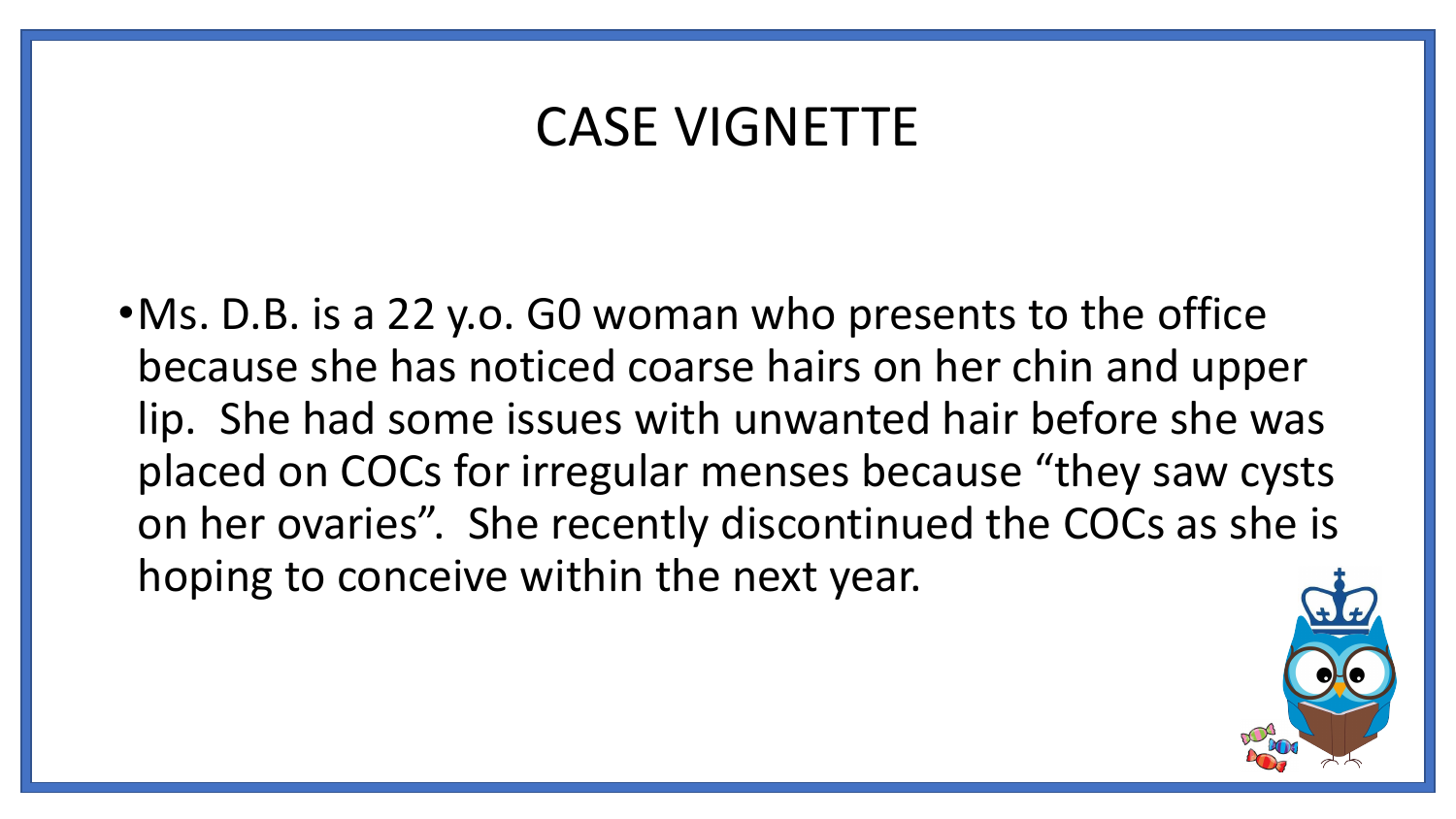# FOCUSED HISTORY

### **What elements of this patient's history are most relevant?**

- $\cdot$  POB: GO
- PGYN: **LMP 1 month ago**

Menarche 14y.o./**Cycle length 28-30d on COCs**/Duration 3-4d

+Hx ovarian cysts; No Fibroids; No abnormal paps

Sexual history: sexually active with 1 male partner for last 3 years; currently using no contraception

- PMH: **Obesity**
- PSH: Denies
- Meds: Multivitamin, **COCs until self d/c'd 2 months ago**
- All: NKDA
- Soc: Denies toxic habits; lives with her husband, feels safe; works as a teacher
- FHx: **Mother and Father with DM2**

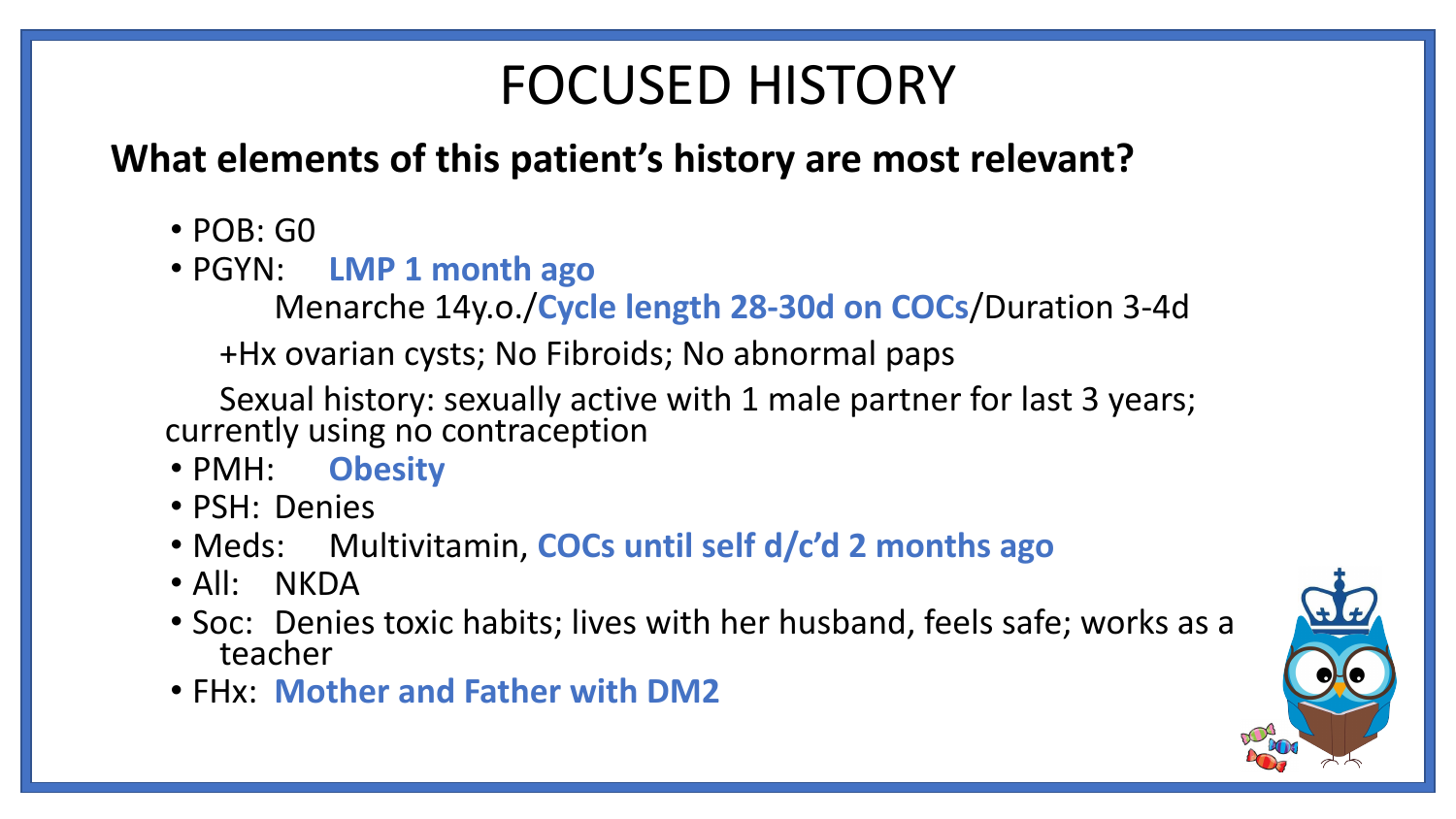# PERTINENT PHYSICAL EXAM FINDINGS

### **What elements of this patient's physical exam are most relevant?**

- P: 80 BP: 120/70 Wgt: **92kg** Hgt: **160cm** BMI: **35.9**
- HEENT: **Thyroid no masses/enlargement**
- Skin **No acanthosis nigricans**

**Small cluster of course hairs on either side of chin**

- **Upper lip and side of face with dark course hairs**
- Abd: soft, NT/ND
- Pelvic:Vulva: Normal external female genitalia

**Hair distribution significant for dark course hairs extending 2 fingerbreadths above mons and on medial aspect of thighs**

**No clitoromegaly**; No lesions

Vagina: Healthy-appearing mucosa, No discharge

Cervix: Nulliparous os; L/C/P

Uterus: NT, ~8wk size, anteverted

Adnexae: **No mass/tenderness b/l**

• Ext: NT b/l

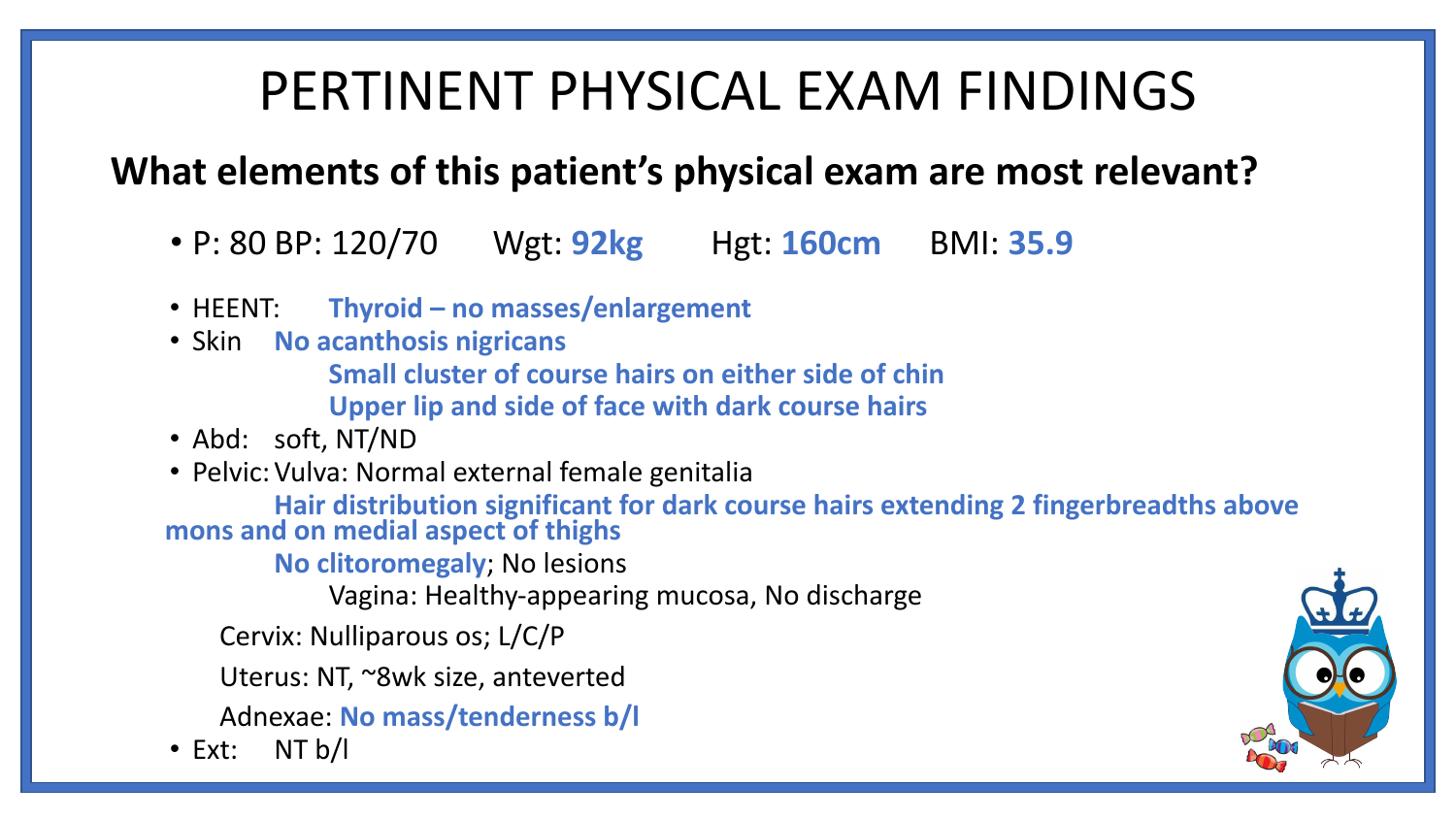# DEFINITION

- **•What is the definition of hirsutism?**
	- **• Excessive male pattern hair growth**
		- May be the only sign of an underlying androgen disorder
		- •Often the primary complaint in patients later diagnosed with PCOS

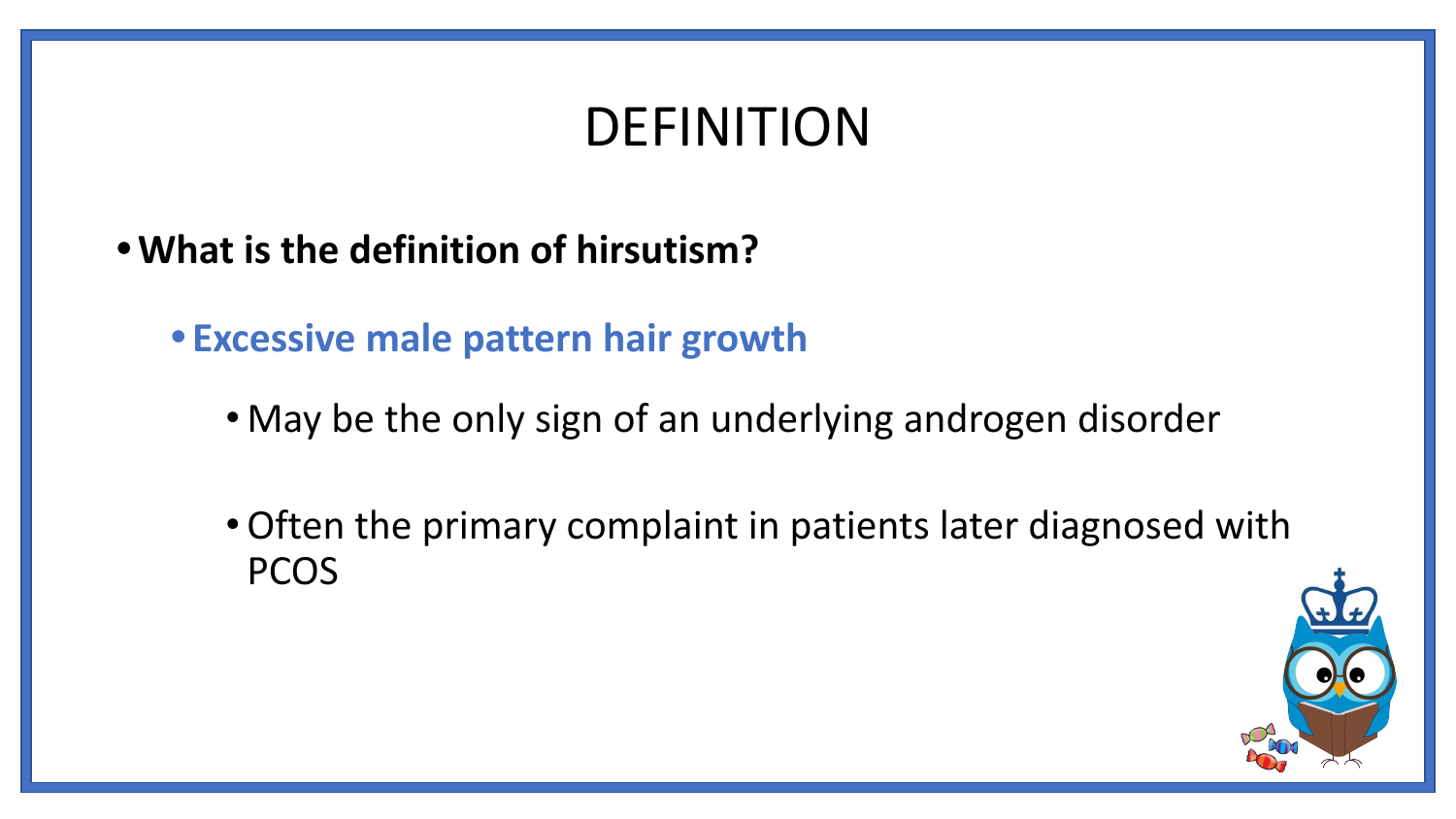# DIFFERENTIAL DIAGNOSIS

- **•What is the most common cause of hirsutism?**
	- PCOS

#### **•What are some less common causes?**

- •Nonclassic 21-hydroxylase deficiency
- Classic 21-hydroxylase deficiency
- •Androgen-secreting tumor
- Cushing's disease

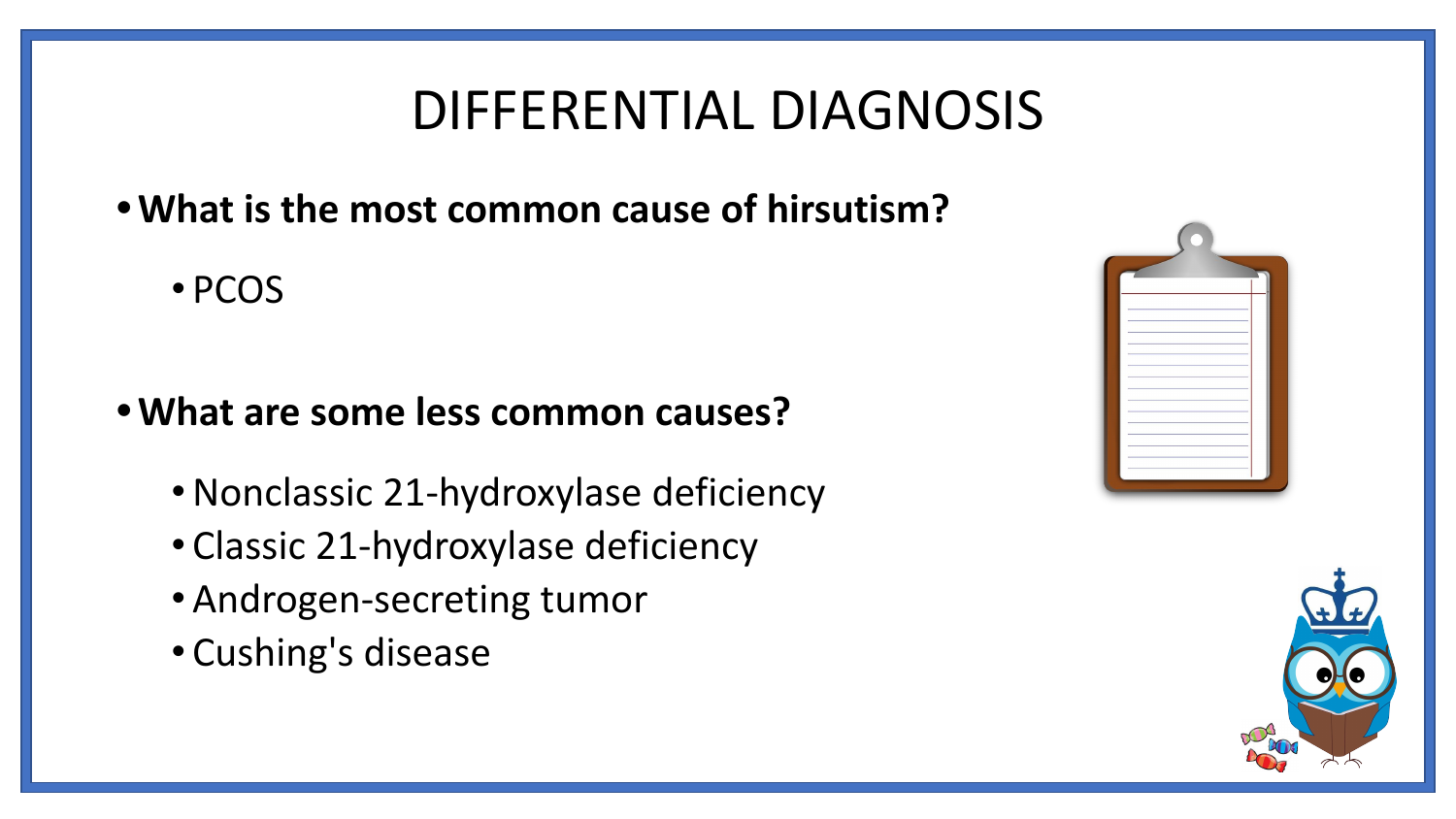# EVALUATION

- For patients with hirsutism due to PCOS, what is the typical history regarding hair growth?
	- Peripubertal age of onset
	- Variable patterns of growth over longer durations
- If our patient didn't have a known history of PCOS, what testing may help differentiate it from other causes of hirsutism?
	- FSH, LH, TSH, Prolactin
	- **• Total testosterone**
		- Normal to elevated (below 150 ng/dL) **PCOS**
		- >200 ng/dL consider **ovarian tumor**
	- **• DHEAS**
		- >700 mcg/dL Consider **adrenal tumor**
	- **• 17OHP** (first thing in the morning)
		- >200 ng/dL consider **nonclassical CAH**

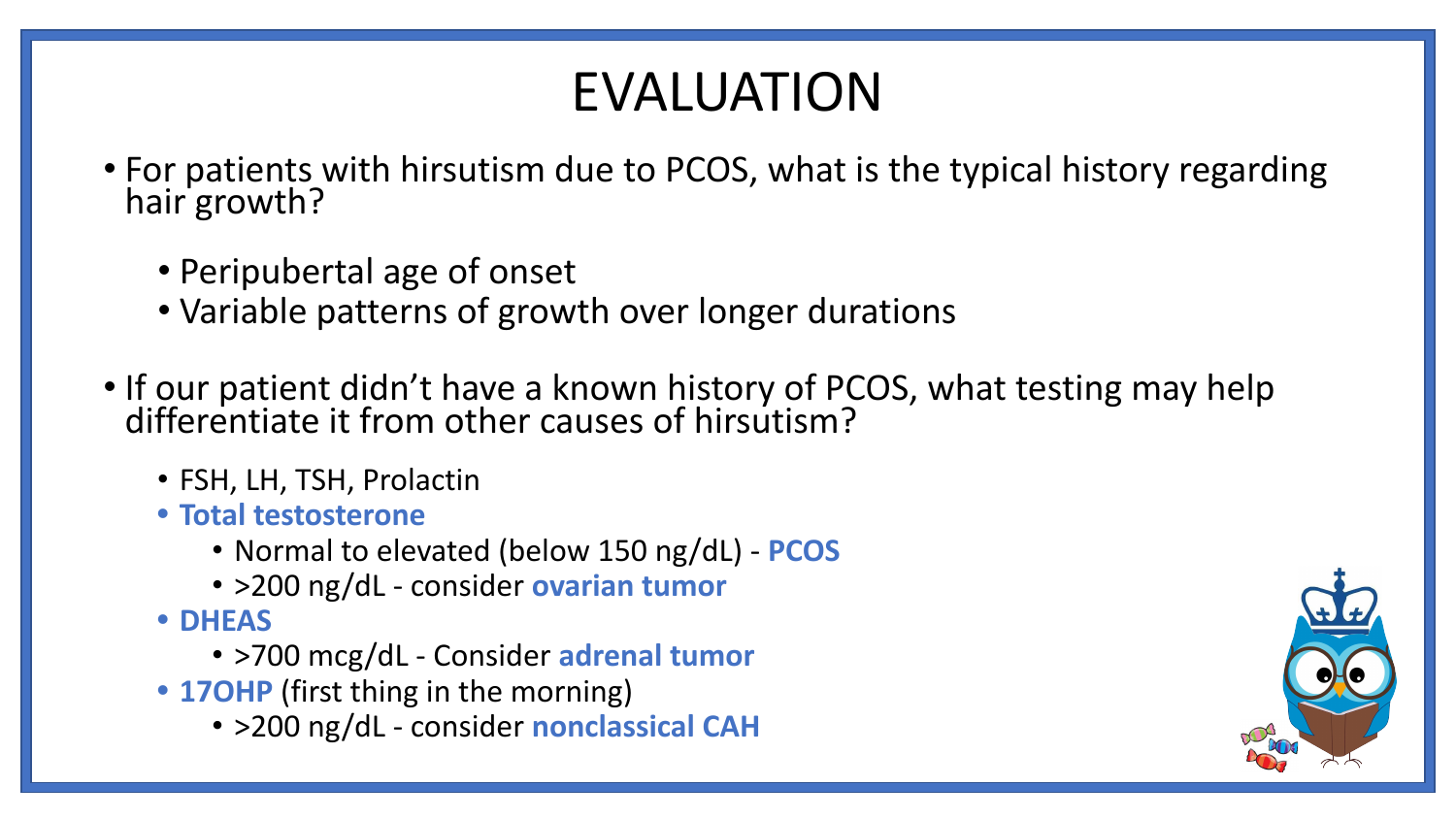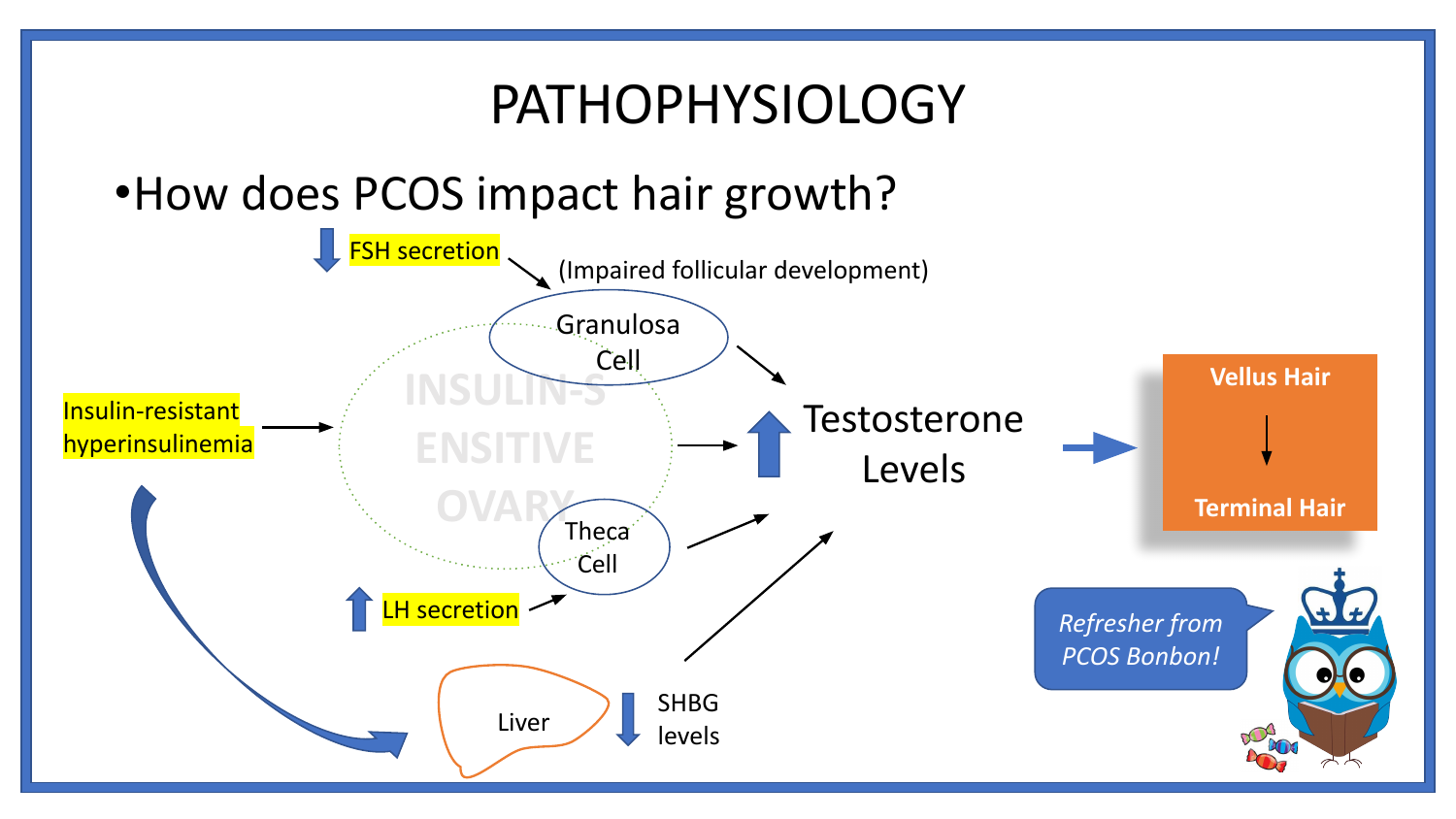# DIAGNOSIS

- **•How do you calculate a modified Ferriman-Gallwey score for this patient?**
- Evaluate 9 body areas
- Score 0-4 based on extent of hair growth & location
	- 0 = absence of terminal hair
	- 4 = equivalent to male pattern hair
- •Diagnostic score varies by patient's background
	- White or black  $\Box$   $\geq 8$
	- Mediterranean/Hispanic/Middle Eastern  $\Box \geq 9$
	- Asian  $\Box$   $\geq$ 2

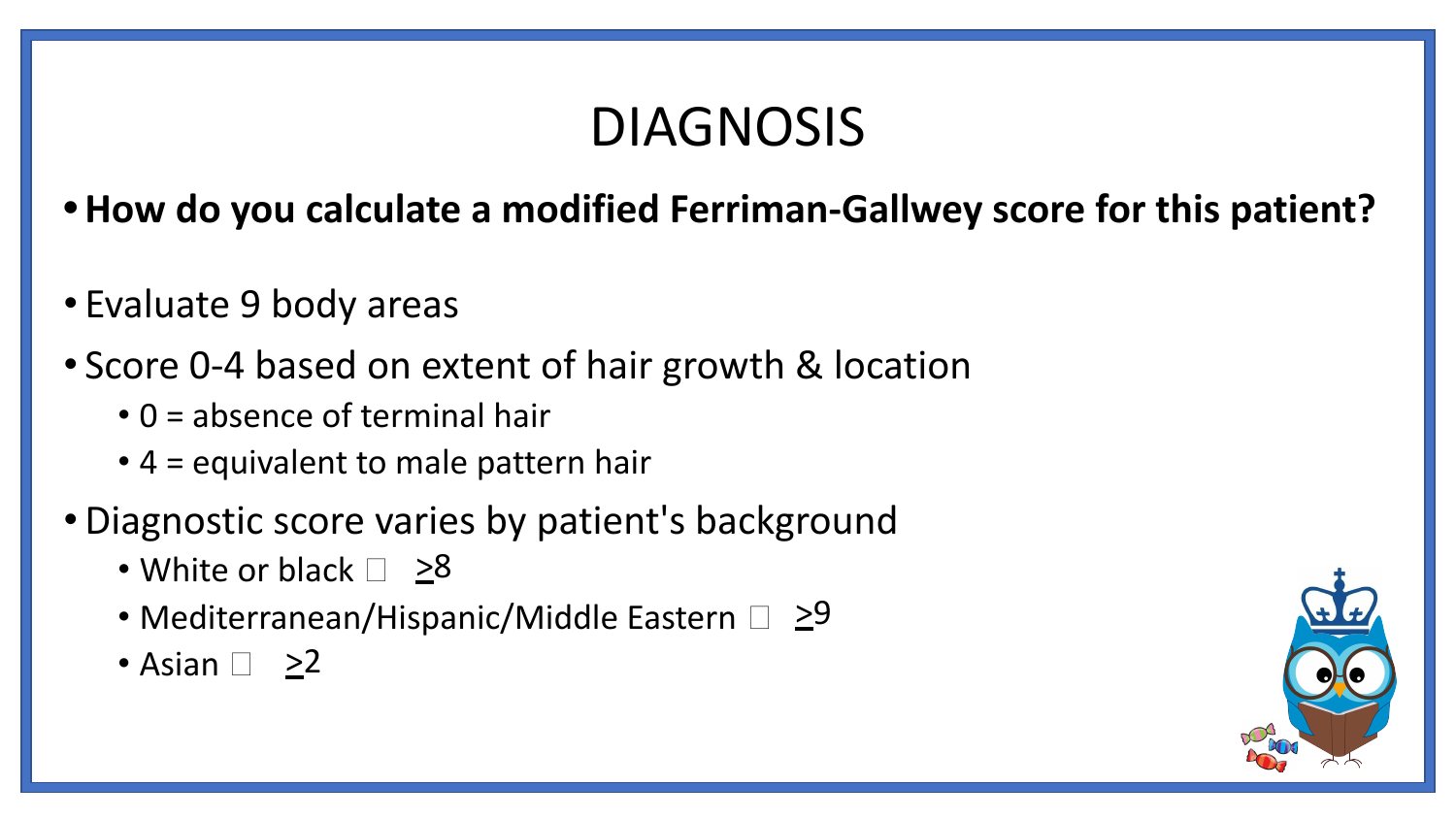### DIAGNOSIS

#### [Modified Ferriman–Gallwey scoring chart](https://www.ncbi.nlm.nih.gov/pmc/articles/PMC2792145/figure/DMP024F2/?report=objectonly)



https://www.ncbi.nlm.nih.gov/pmc/articles/PMC2792145/figure/DMP024F2/?report=objectonly

Dans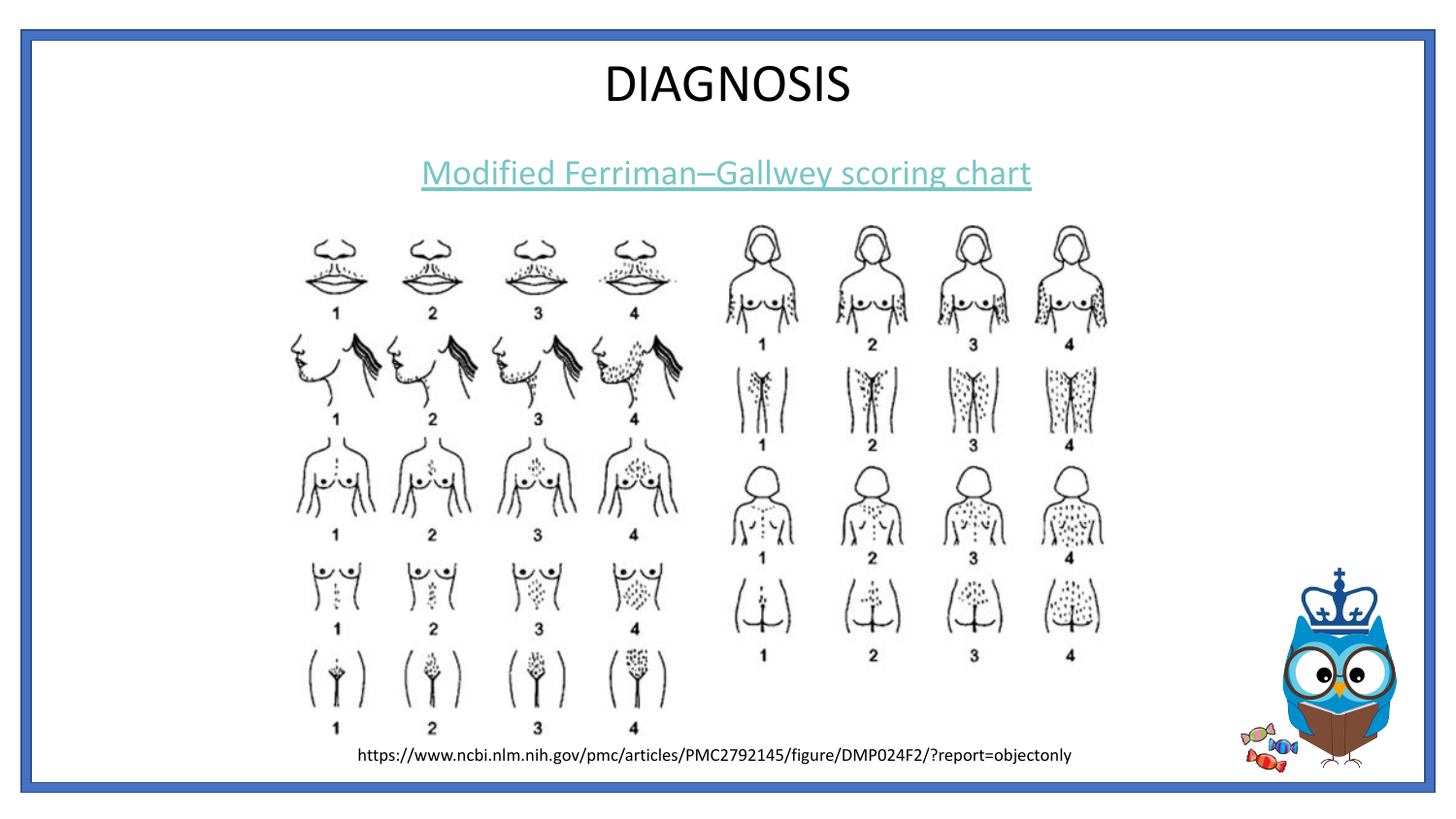### MEDICAL MANAGEMENT

commonly employed medical interventions to suppress androgen excess? COCs Spironolactone

How do they work?

• Suppress circulating LH

- Stimulate SHBG Free
- What are the most  $\cdot$  3<sup>rd</sup> generation progestins (less androgenic) testosterone
	- Binds to androgen receptor & inhibits enzymes involved in androgen production
	- Competitively inhibits dihydrotestosterone (DHT)
	- *• Be cautious of K+ levels*



Finasteride

• Inhibition conversion of testosterone to DHT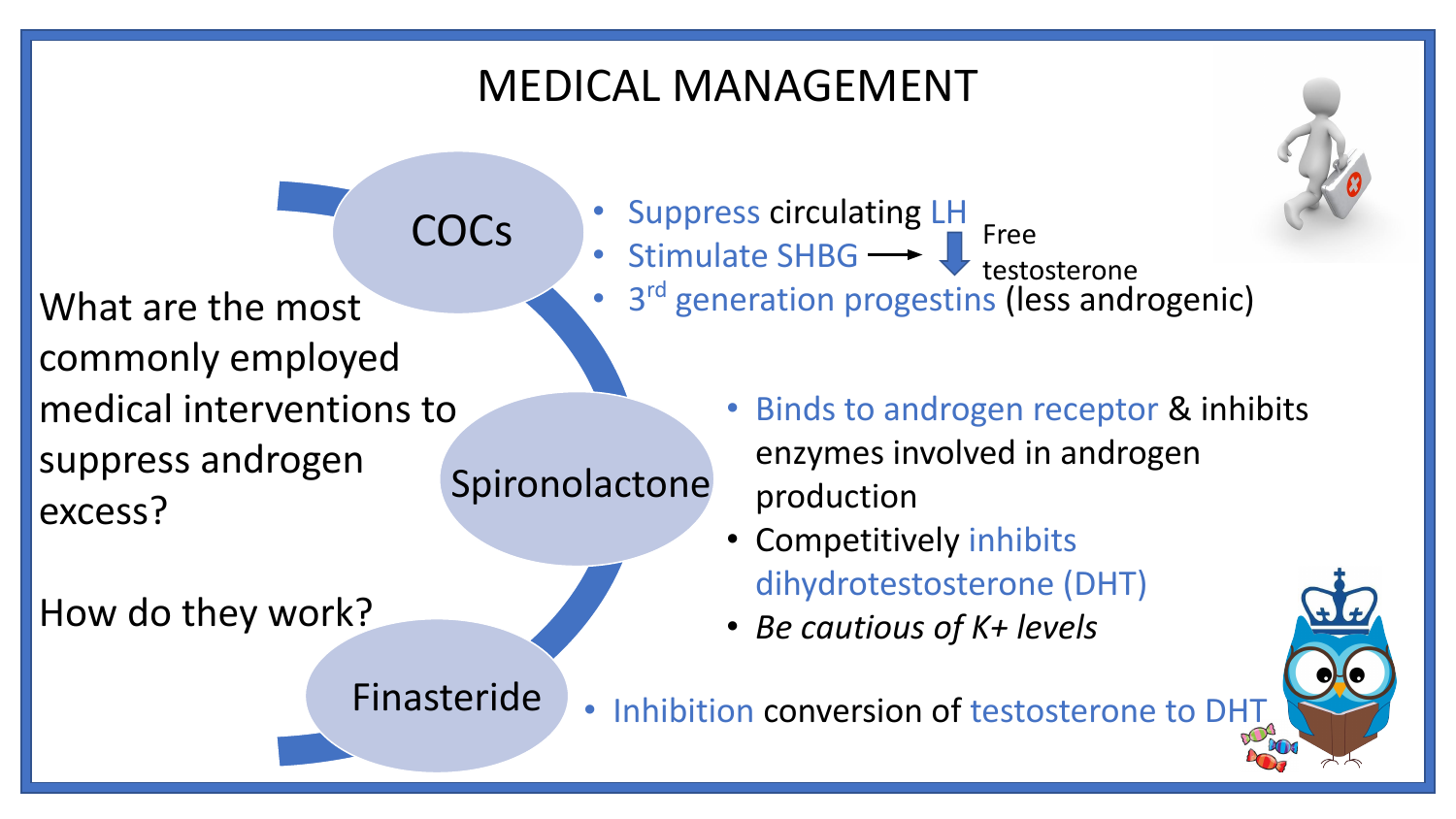### MEDICAL MANAGEMENT

### **•What are other medications used for the treatment of hirsutism?**

### **• Flutamide**

- Androgen receptor antagonist
- Not recommended 2° risk of hepatotoxicity
- Risk of teratogenicity if not used with COCs

### **• Eflornithine** (Topical)

- Inhibition of ornithine decarboxylase to treat existing hair
- 60% of patients with improvement after 6 months of use
- Adding to laser treatment >> laser alone

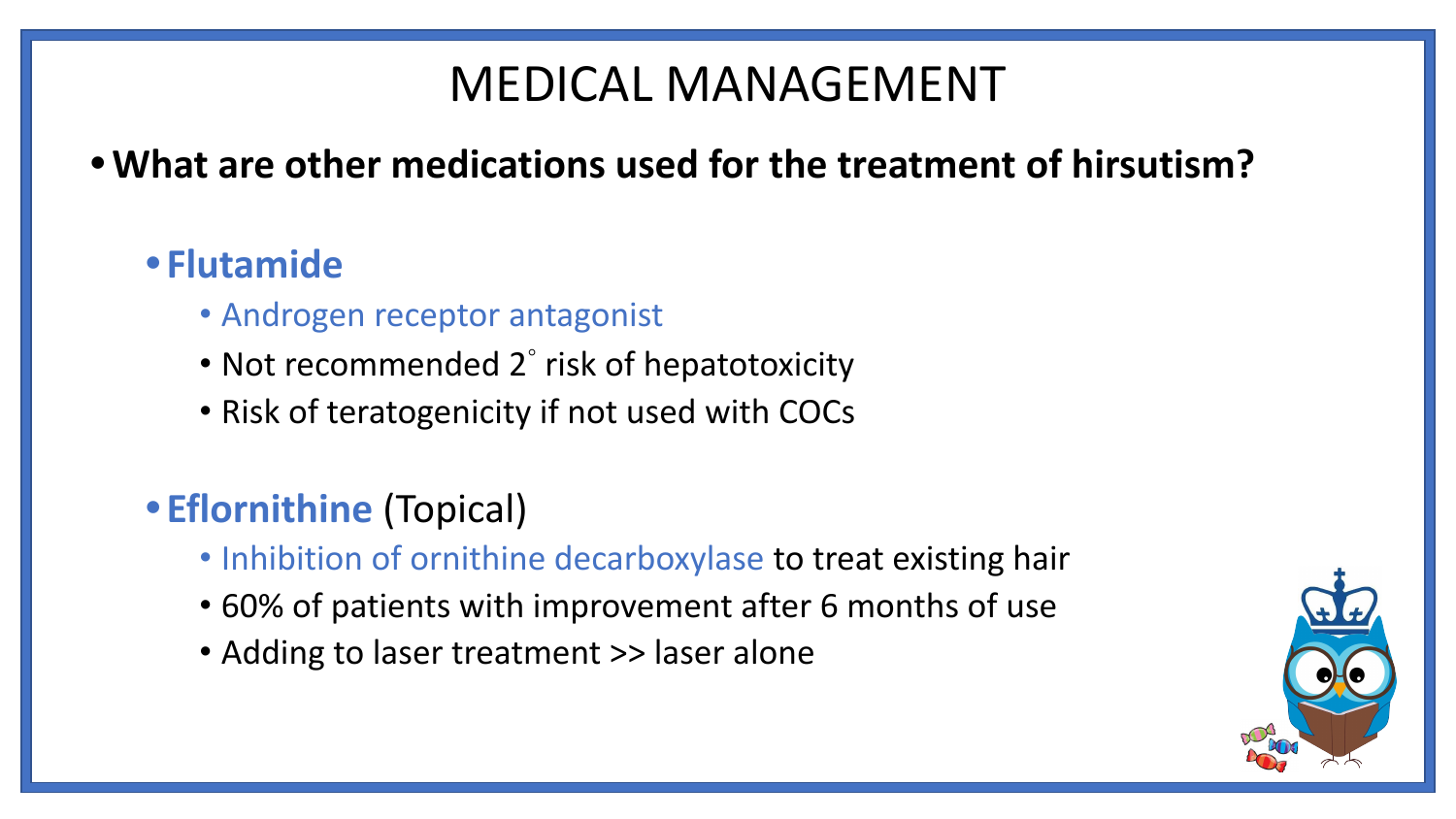### COUNSELING

- How will you counsel this patient about managing her symptoms?
- Long-term multimodal approach
- Reduce androgen-receptor activity • Removal of existing hairs

- Weight loss
- Medications
- Hair removal
- Shaving, plucking, waxing, depilatories, electrolysis, laser
- Electrolysis
	- Permanent removal via destruction of hair follicle
	- Best for small areas 2° pain and technical difficulty
- Laser/IPL
	- More effective than electrolysis in limited studies
	- Patients **with dark hair/light** skin are better candidates

**With adolescents, elicit if the patient is troubled by symptoms and address psychosocial issues**

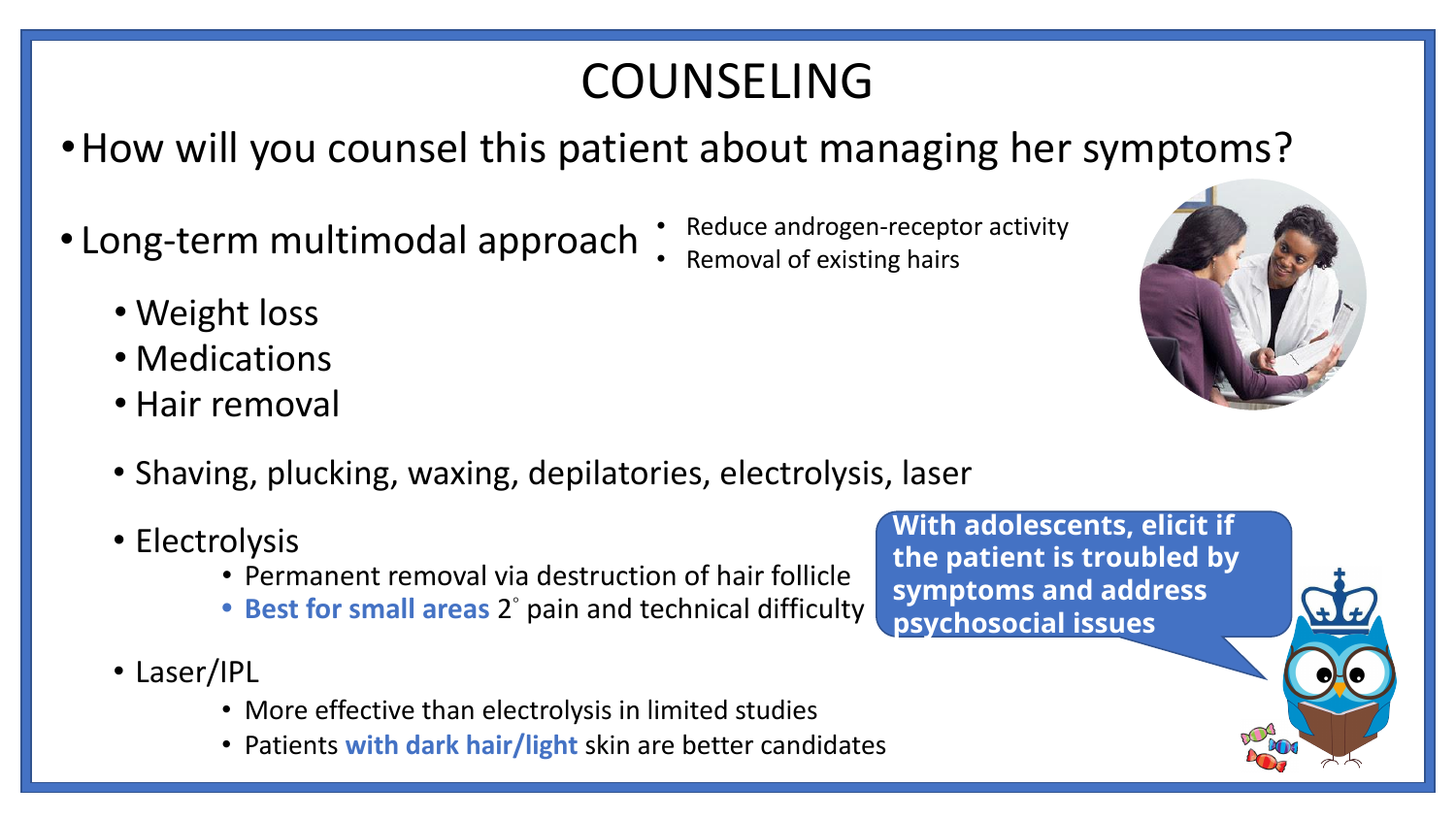# SOCIAL DETERMINANTS OF HEALTH

**Hispanic women with PCOS have the most severe phenotype, both in terms of hyperandrogenism and metabolic criteria.**

- **• Given the great deal of variability in mFG scores among ethnicities, be mindful of the impact of symptoms on each individual patient when counseling patients and work with them to devise a management plan.**
- **• When managing PCOS patients with a primary complaint of hirsutism, we can maximize the yield of the visit by reviewing their risk for metabolic syndrome and counseling patients on steps they can take to reduce the risk of metabolic sequelae.**

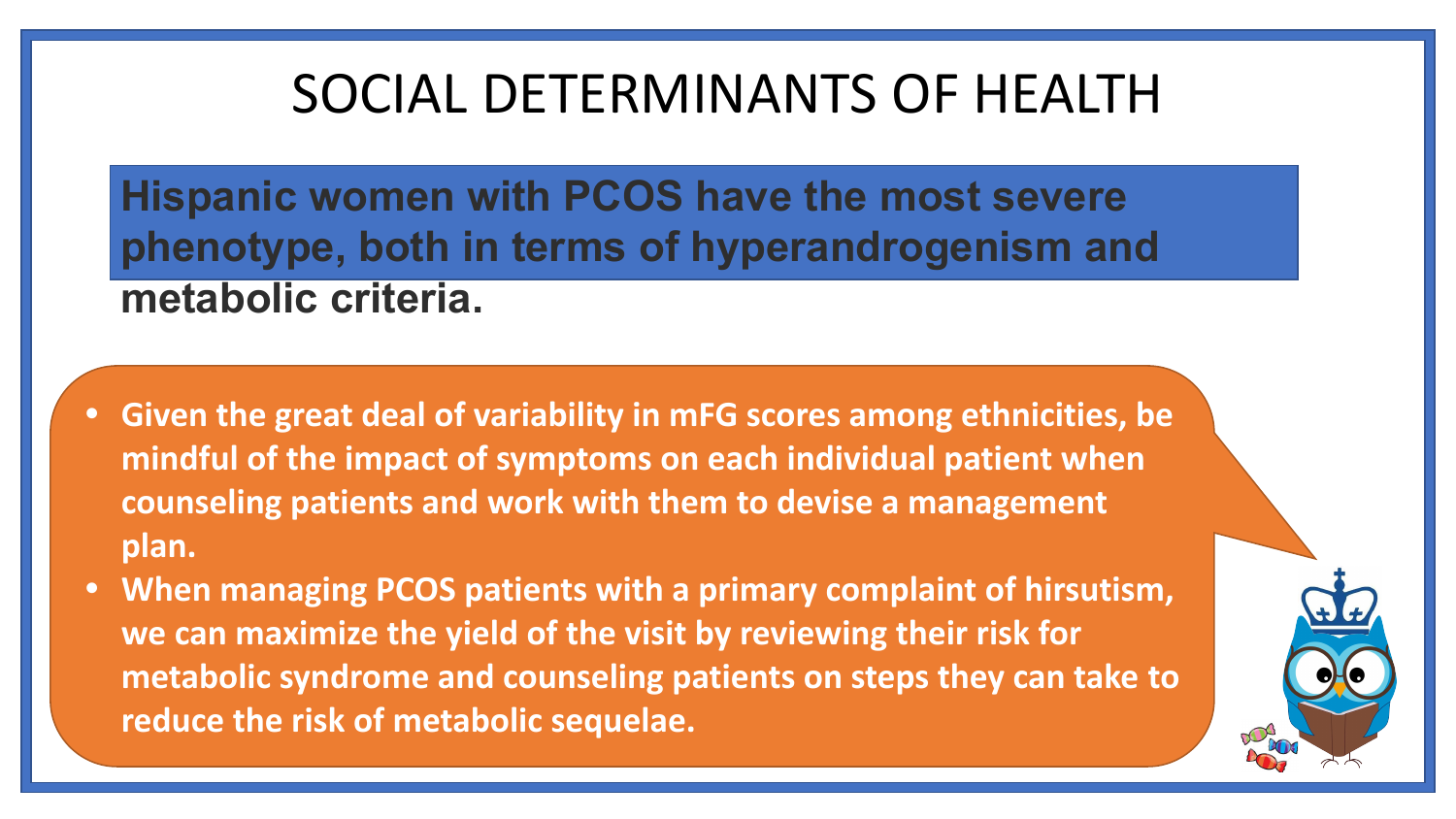## EPIC .PHRASE

### **.BBonPCOSHirsutism**

### Description: Counseling for hirsutism in a patient with PCOS

The patient was counseled about her diagnosis of hirsutism in the setting of PCOS. We reviewed that management would be guided by a multi-modal approach that will include lifestyle modifications, anti-androgenic medications to address new hair growth, and removal of unwanted hair via various methods.

We discussed that while hormonal therapy may slow growth, it does not remove hair and that evidence of effectiveness may take 6 months.

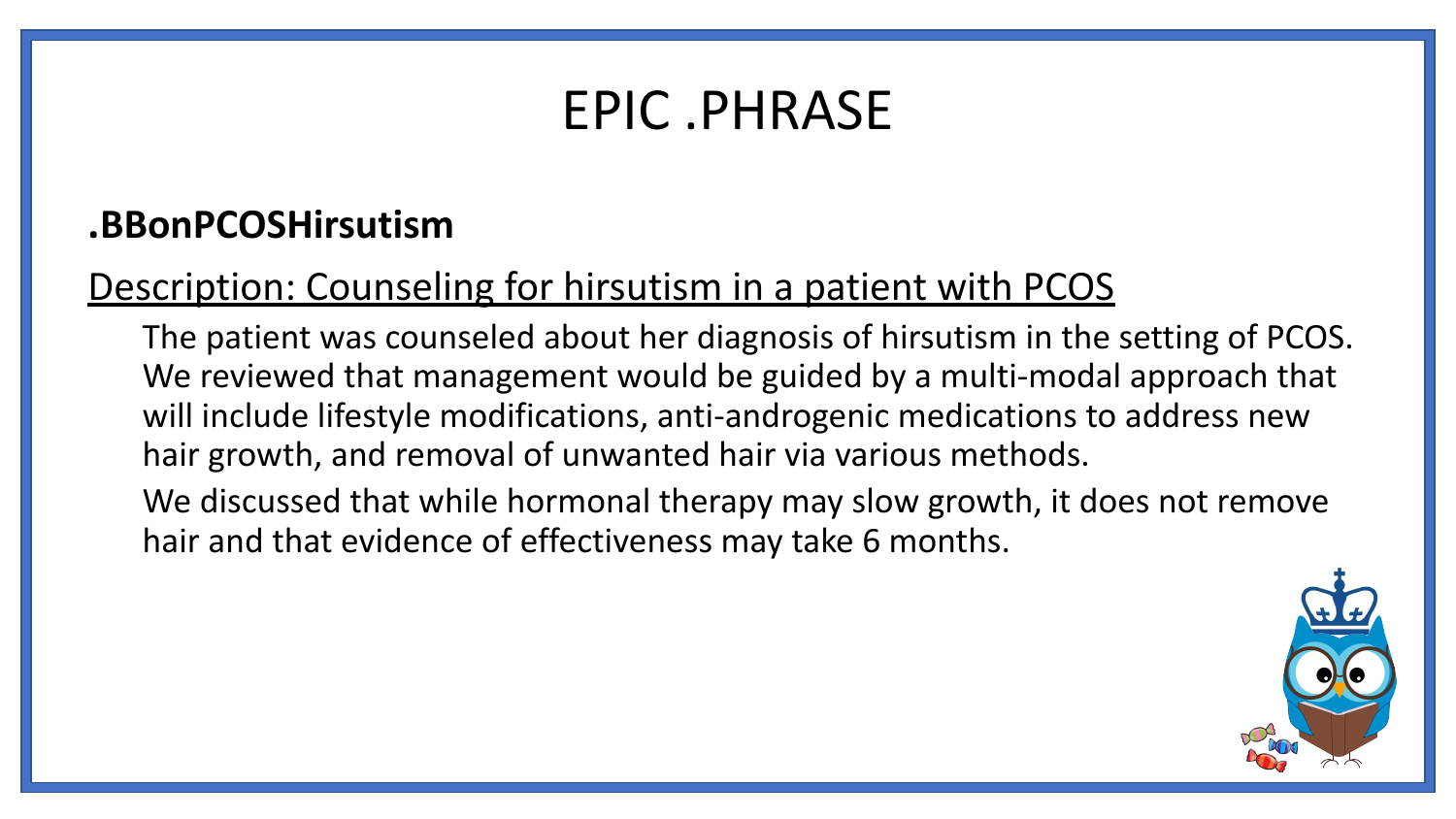# CODING/BILLING

| <b>Diagnosis</b>               | <b>ICD-10</b> |
|--------------------------------|---------------|
| Hirsutism                      | L68.0         |
| Polycystic ovarian<br>syndrome | E28.2         |